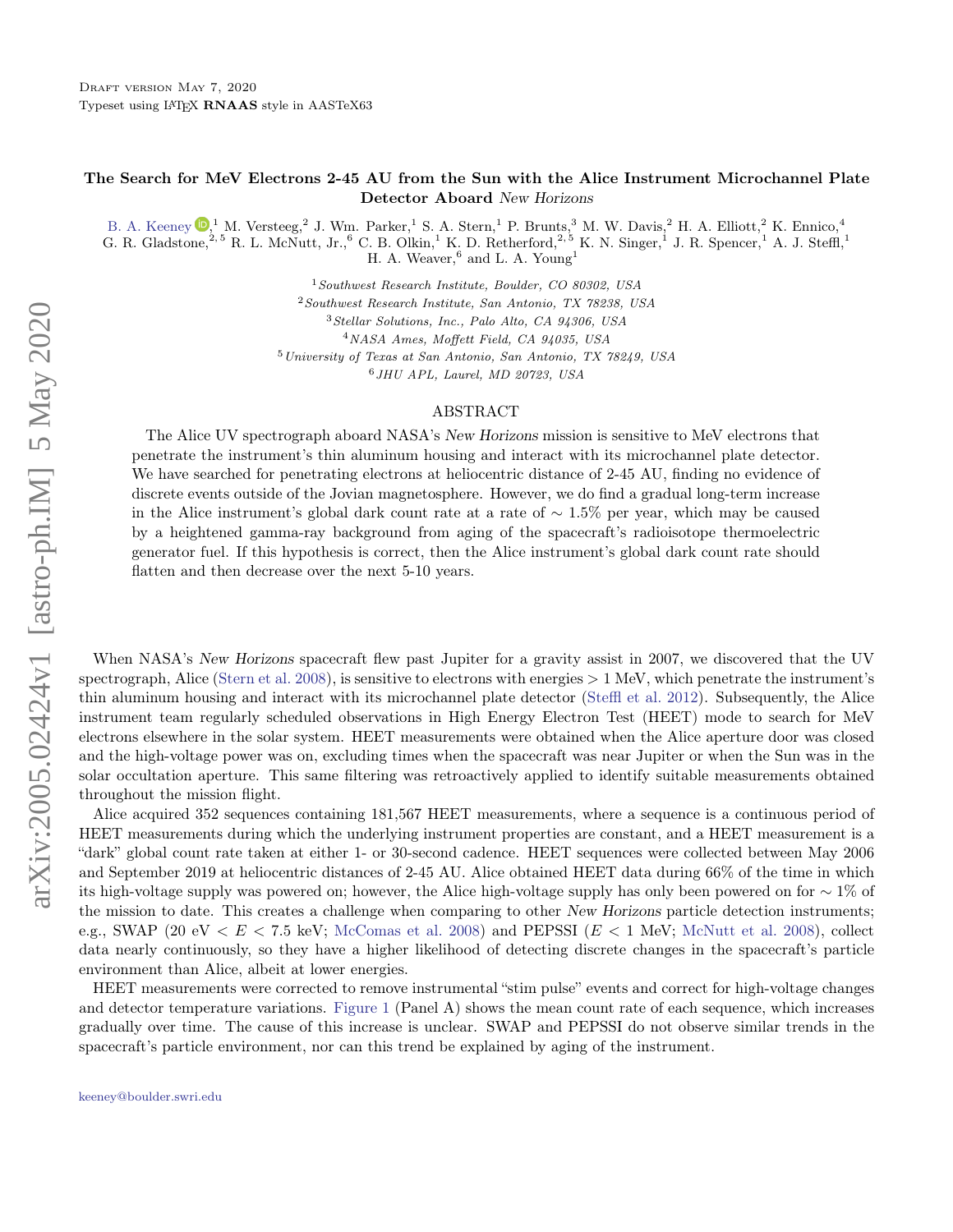<span id="page-1-0"></span>

Figure 1. Alice count rate variations at different time scales. Panel A shows the gradual long-term increase at a rate of  $\sim 1.5\%$ per year. Panel B shows all sequences taken within 1 month of the sequence highlighted in Panel A; the variations on this time scale are random and within the statistical noise. Panel C shows the most statistically significant outlier in the dataset compared to a subset of measurements in the same sequence. The outlier represents a  $5.4\sigma$  deviation above the mean and belongs to the sequence highlighted in Panels A and B; the horizontal lines show the sequence mean and standard deviation from Panel B.

It is conceivable that this long-term increase is caused by changes in the spacecraft's relativistic particle environment that are undetectable by other instruments. However, the flux of relativistic electrons from Jupiter decreases at  $\sim 2\%$ per AU at  $R > 11$  AU [\(Eraker](#page-2-4) [1982\)](#page-2-4), and galactic cosmic rays, mostly protons, do not dominate the relativistic particle environment until larger heliocentric radii [\(Stone et al.](#page-2-5) [2013;](#page-2-5) [Webber](#page-2-6) [2018\)](#page-2-6). Another hypothesis is that the gradual increase in Alice count rate reflects a heightened gamma-ray background from aging of the spacecraft's radioisotope thermoelectric generator fuel [\(Cockfield](#page-2-7) [2006\)](#page-2-7). If this hypothesis is correct, then the Alice HEET count rate should flatten and then decrease over the next 5-10 years [\(Rinehart](#page-2-8) [2001\)](#page-2-8).

Examining each HEET sequence individually, we find occasional high- $\sigma$  outliers, but none are associated with a coherent increase in count rate lasting more than 2-3 measurements. The most statistically significant outlier  $(5.4\sigma$ above the sequence mean)<sup>[1](#page-1-1)</sup> is shown in [Figure 1](#page-1-0) (Panel C). Although the count rate is high there is no correlation with adjacent HEET measurements, or with contemporaneous SWAP or PEPSSI measurements, suggesting that there is no physical cause for this anomalous value. Examining all high- $\sigma$  outliers individually, there is no correlation between their occurrence in the Alice HEET sequences and increases in concurrent SWAP and PEPSSI particle detection rates or penetrating radiation events, unlike what was seen in the the high-energy-electron rich environment of the Jovian magnetosphere [\(Steffl et al.](#page-2-1) [2012\)](#page-2-1).

## ACKNOWLEDGMENTS

We thank the New Horizons operations team for finding the interstitial moments to schedule HEET mode, and the Alice team, including our late team member David C. Slater, for an excellent instrument. We also acknowledge Sensor Sciences, LLC for assistance understanding the long-term behavior of the Alice detector. This work was supported by NASA's New Horizons project.

<span id="page-1-1"></span><sup>&</sup>lt;sup>1</sup> Assuming Gaussian statistics, a dataset with 181,567 measurements has a 3% chance of one outlier at the 5.4 $\sigma$  level.